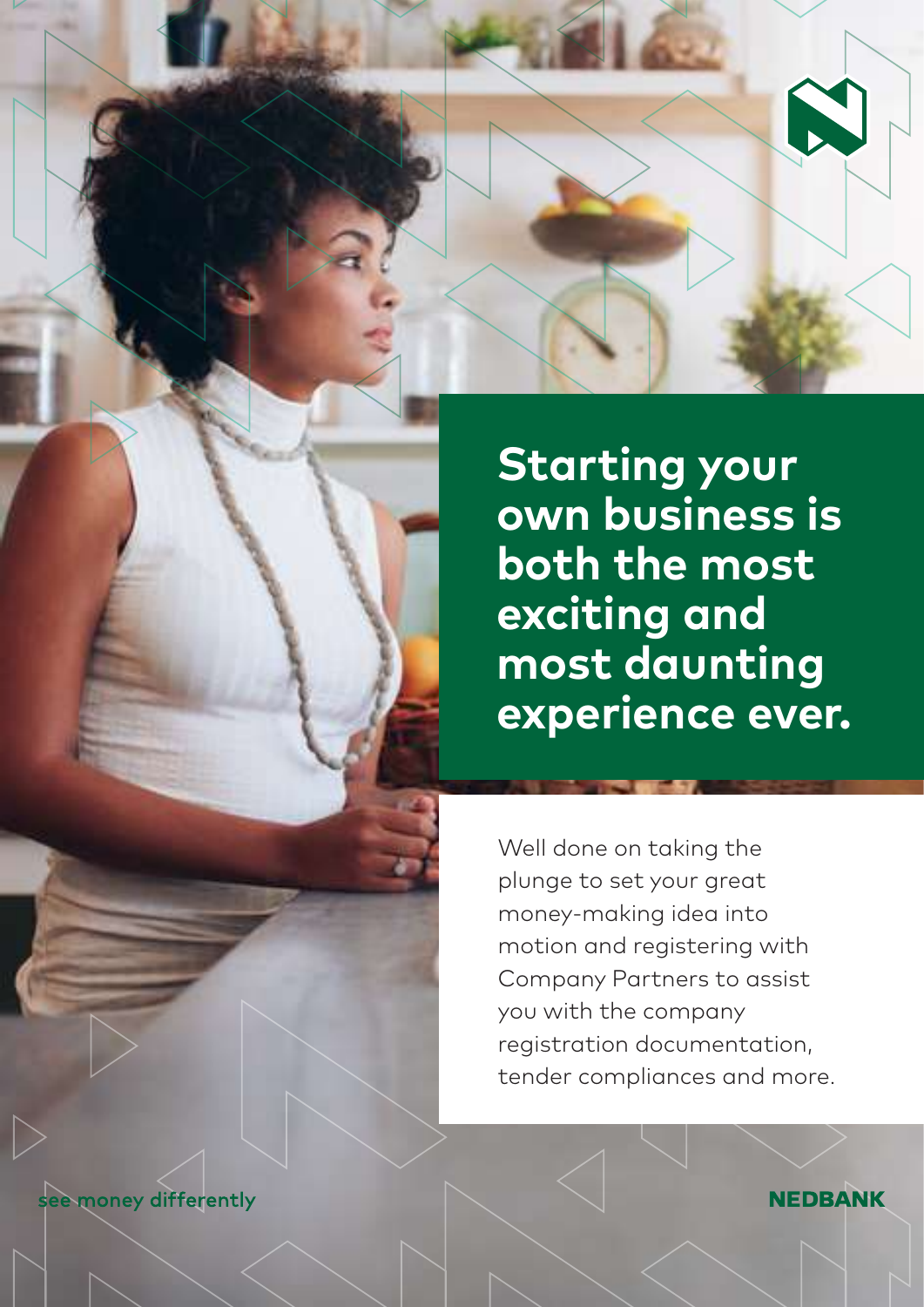

Nedbank recognises entrepreneurial spirit and is inviting registered members of Company Partners to take advantage of an exclusive small-business service offering.

As a client of both Nedbank and Company Partners you will be able to take advantage of the following banking perks:

# **Day-to-day banking**

- Open your business account within 24 hours.
- Receive a visit from an acquisition manager at your place of work.
- Enjoy a one-stop banking experience with the services of a dedicated relationship manager.
- Get competitive pricing on transactional banking through our tailormade small-business bundle accounts.
- Receive the same benefits as above if you are a director or associated party opening a Nedbank account in your personal capacity.

### see money differently

### **NEDBANK**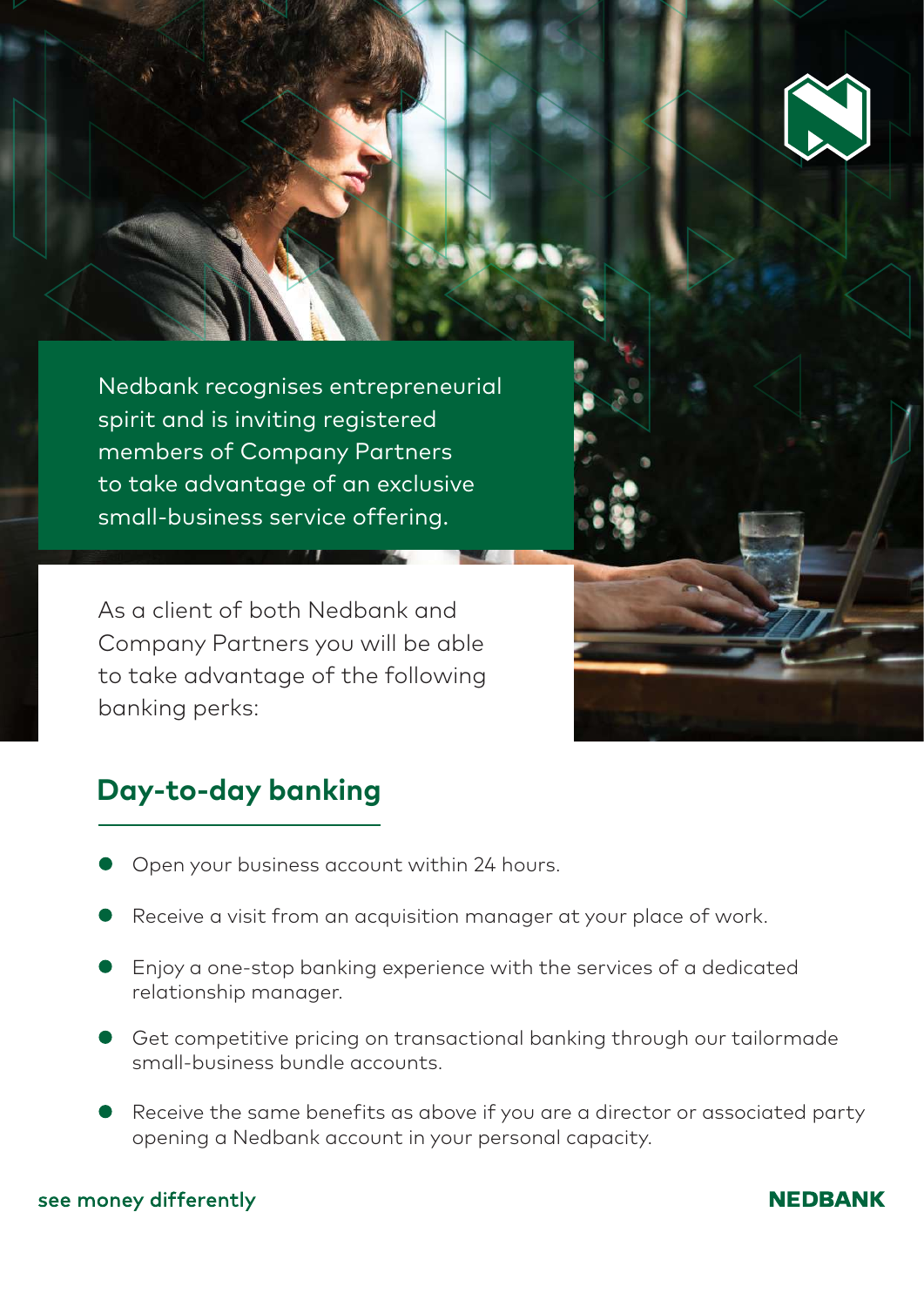

## **Flexible finance options**

- Get access to GAP Access™, the first of its kind in the market. Realise the full potential of your business with quick and easy access to money.
- Finance your vehicles, machinery, equipment and commercial property with our mainstream asset finance option.
- Qualify for specialised finance through invoice discounting and debtor factoring.
- Receive 1% cash back on the purchase price of your home, up to R15 000, if you apply for a home loan online and it is approved.

### **Investments and insurance**

- Qualify for a variety of investment products.
- Receive specialist advice from a qualified financial planner to assist with key man protection and buy and sell agreements.
- Get great rates on short-term insurance.

# **Banking and beyond**

- Qualify for a free *Essential Guide for Small-business Owners* when you open your Nedbank business account.
- Register on SimplyBiz to network and read about industry trends, so that you are always a step ahead.

### see money differently

### **NEDBANK**